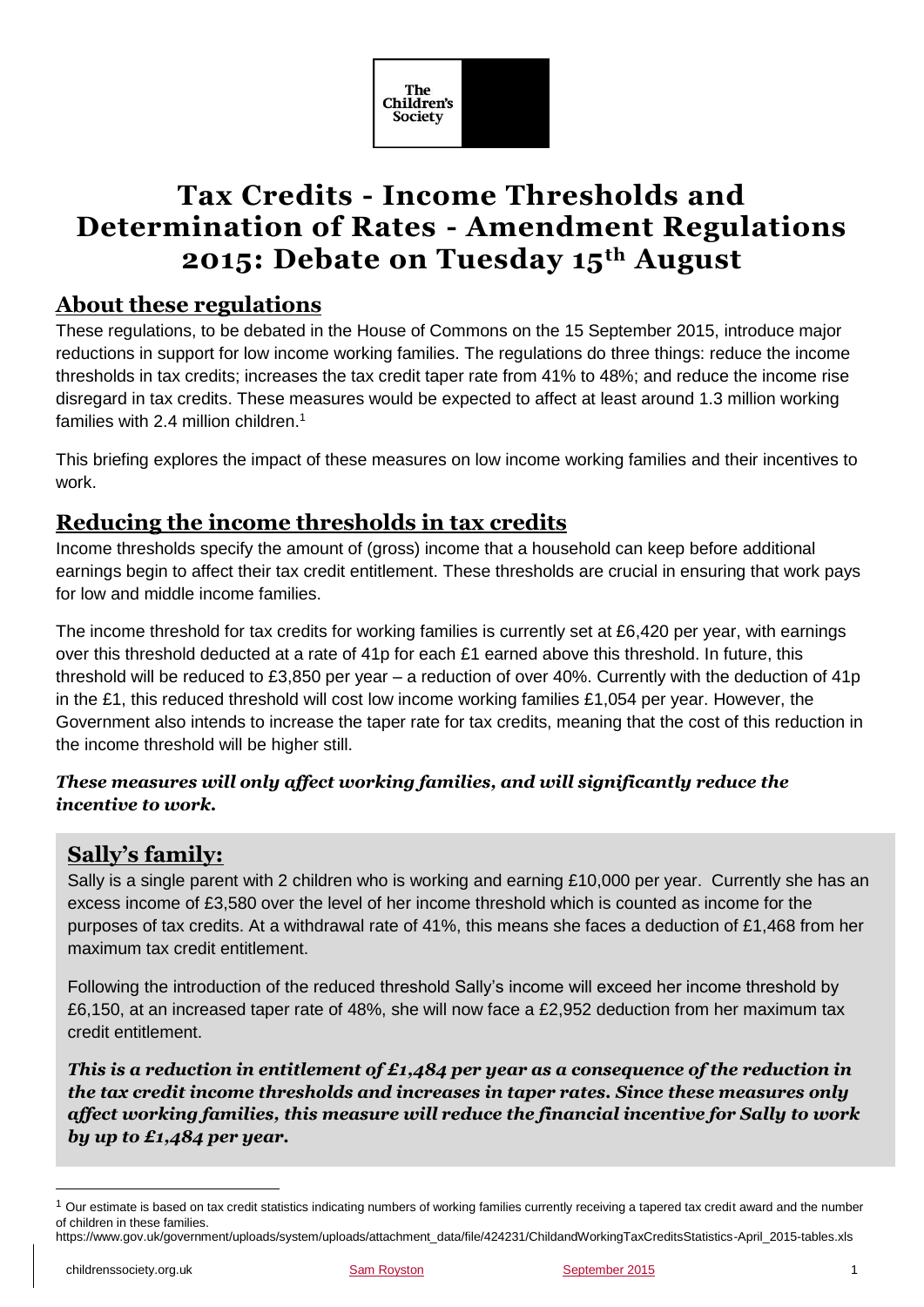### **Questions to the Minister**

- What assessment has the Government done to ensure that these regulations will promote incentives to work given that many working families on low incomes will be worse off as a result of these combined measures?
- What assessment has the Government done of how the reductions in entitlements will impact on children's welfare?
- Can the Minister assure the house that families will still be incentivised to work if these measures are adopted?

# **Increases the Tax Credit taper rate from 41% to 48%**

Taper rates are the rate at which any additional earnings (over the level of income thresholds) reduce benefit entitlements. Currently increases in earnings over the income threshold reduce tax credit entitlements by 41p in every £1. These changes will increase this to 48p in every £1.

Sally's case above indicates the impact of this on work incentives for tax credit recipients.

Tax Credits are often received in combination with receipt of other benefits, and most working recipients also pay income tax. The combination of these deductions from earnings can lead to working recipients being left with very little money from each extra £1 they earn.

### **Steve and Muna's family:**

Steve and Muna have 2 children, rent of £400 per month, and council tax of £110 per month. Steve works and earns £11,000 per year. Currently, for each additional £1 he earns:

- 32p would be lost through additional income tax and national insurance payments
- 41p would be deducted from their tax credit entitlement
- Of the remaining 27p, 85% would be deducted from housing benefit and council tax reduction entitlements.

#### *Muna and Steve keep 4p in the £1.*

Following the increased tax credit taper rates:

- 32p would still be lost through additional income tax and national insurance payments
- 48p would be deducted from their tax credit entitlement
- Of the remaining 20p, 85% would be deducted from Housing Benefit and Council Tax Benefit entitlements.

#### *Muna and Steve now keep just 3p in each extra £1 earned.*

Both reductions in income disregards and increases in taper rates for tax credits undermine the additional financial work incentives offered by the increase in the national minimum wage.

For example, if a tax credit, housing benefit claimant moves from 30 hours per week on the current national minimum wage of £6.50 per hour, to the proposed higher rate of £9 per hour, then their gross earnings will increase from £195 per week to £270 per week (an increase of £75). However, from this, they may face the following deductions (assuming they remain below the relevant tax thresholds):

- Tax credits: £36
- Housing benefit and council tax reduction: £33.15

#### *This leaves a remainder of just £5.85 per week that the family keep as a result of the pay increase - about £305 per year.*